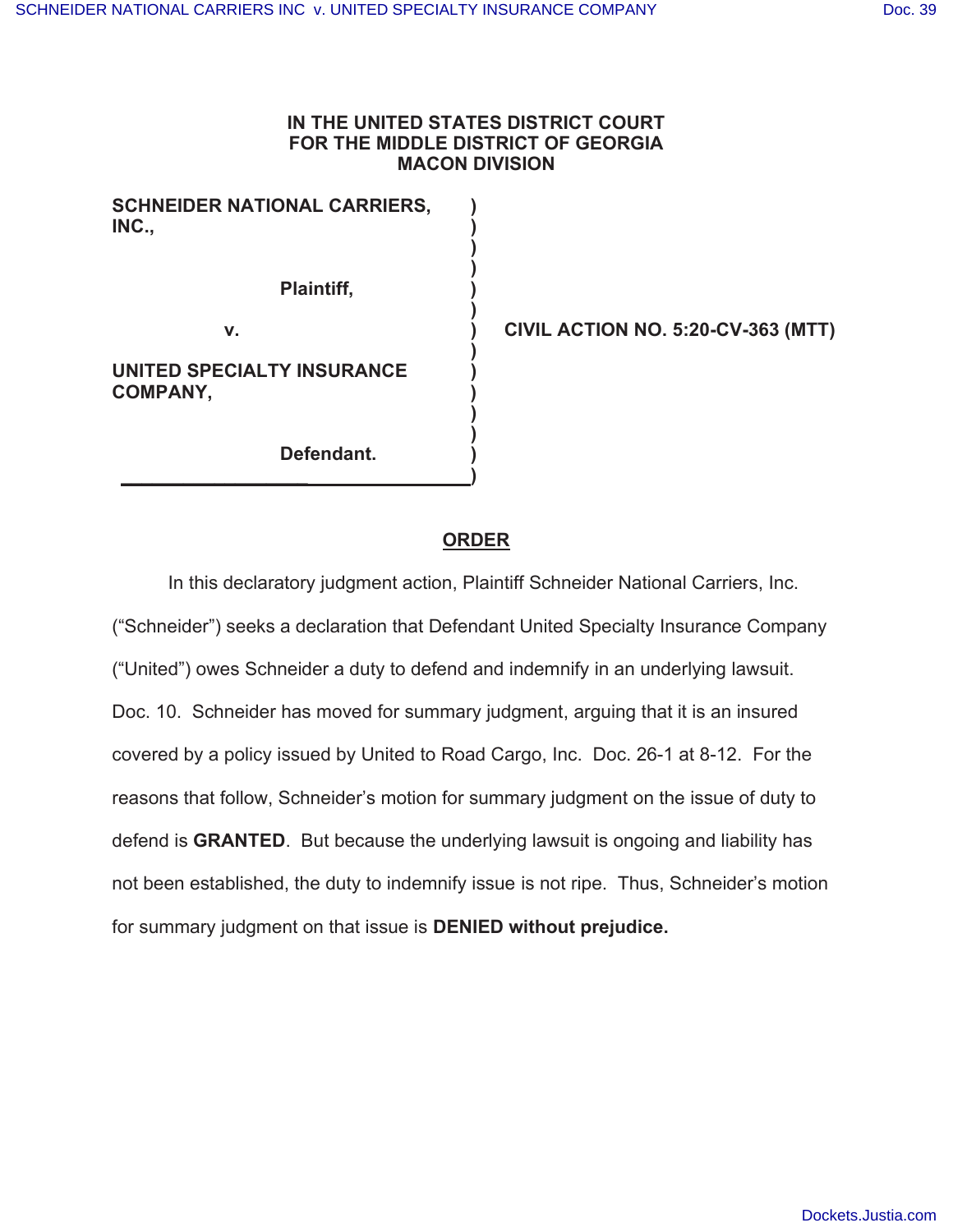## **I. BACKGROUND<sup>1</sup>**

On December 2, 2017, a truck driver employed by Road Cargo, Rajinderpal Singh, was involved in a motor vehicle accident with Steven Winiecki. Docs. 26-2 ¶ 1; 34-1 ¶ 1. The tractor and trailer driven by Singh were owned by Road Cargo, and Road Cargo had dispatched Singh to haul a load for Walmart. Docs. 26-2 ¶ 4-5, 13; 34-1 ¶¶ 4-5, 13. Winiecki sued Singh, Road Cargo, and others in Illinois state court for his injuries. Docs. 26-2 ¶¶ 14-15; 34-1 ¶¶ 14-15. Two years after Winiecki's original complaint, Winiecki's third amended complaint added Schneider as a defendant. 2 Docs. 26-2 ¶ 31; 34-1 ¶ 31.

According to Winiecki, Walmart hired Schneider as a "motor carrier" to haul the load in question. Doc. 37-3 at 11-12. Walmart paid Schneider, and Schneider was listed on the bill of lading for the load. *Id*. Schneider then, according to Winiecki, hired Road Cargo as a "sub-hauler" to deliver the load. *Id*. at 12. Winiecki alleges that Schneider, as a motor carrier, employed Road Cargo and Singh, and thus Schneider is vicariously liable for their actions. Docs. 37-3 at 11-16; 26-2 ¶ 32; 34-1 ¶ 32.

Whatever Winiecki's reasons for alleging Schneider acted as a "motor carrier," that allegation gave rise to this coverage dispute. Schneider claims, notwithstanding

<sup>1</sup> Unless otherwise stated, all facts are undisputed. In United's response to Schneider's statement of material facts, it failed to cite to any record evidence as required by Federal Rule of Civil Procedure 56(c)(1) and Local Rule 56. *See* Doc. 34-1. Moreover, United failed to attach its own statement of material facts, which is also required under Local Rule 56. Despite these deficiencies, the Court has still "review[ed] the movant's citations to the record to determine if there is, indeed, no genuine issue of material fact." *Reese v. Herbert*, 527 F.3d 1253, 1269 (11th Cir. 2008) (citation and quotation marks omitted). If the evidence in the record shows that a fact is disputed, the Court draws all justifiable inferences in United's favor for purposes of summary judgment.

 $^2$  A fourth amended complaint is now the operative complaint in the Winiecki lawsuit. In the fourth  $\,$ amended complaint, Winiecki added a claim against Schneider for negligent hiring. Doc. 26-2 ¶ 34; 34-1 ¶ 34. Schneider does not seek coverage for this claim under United's policy.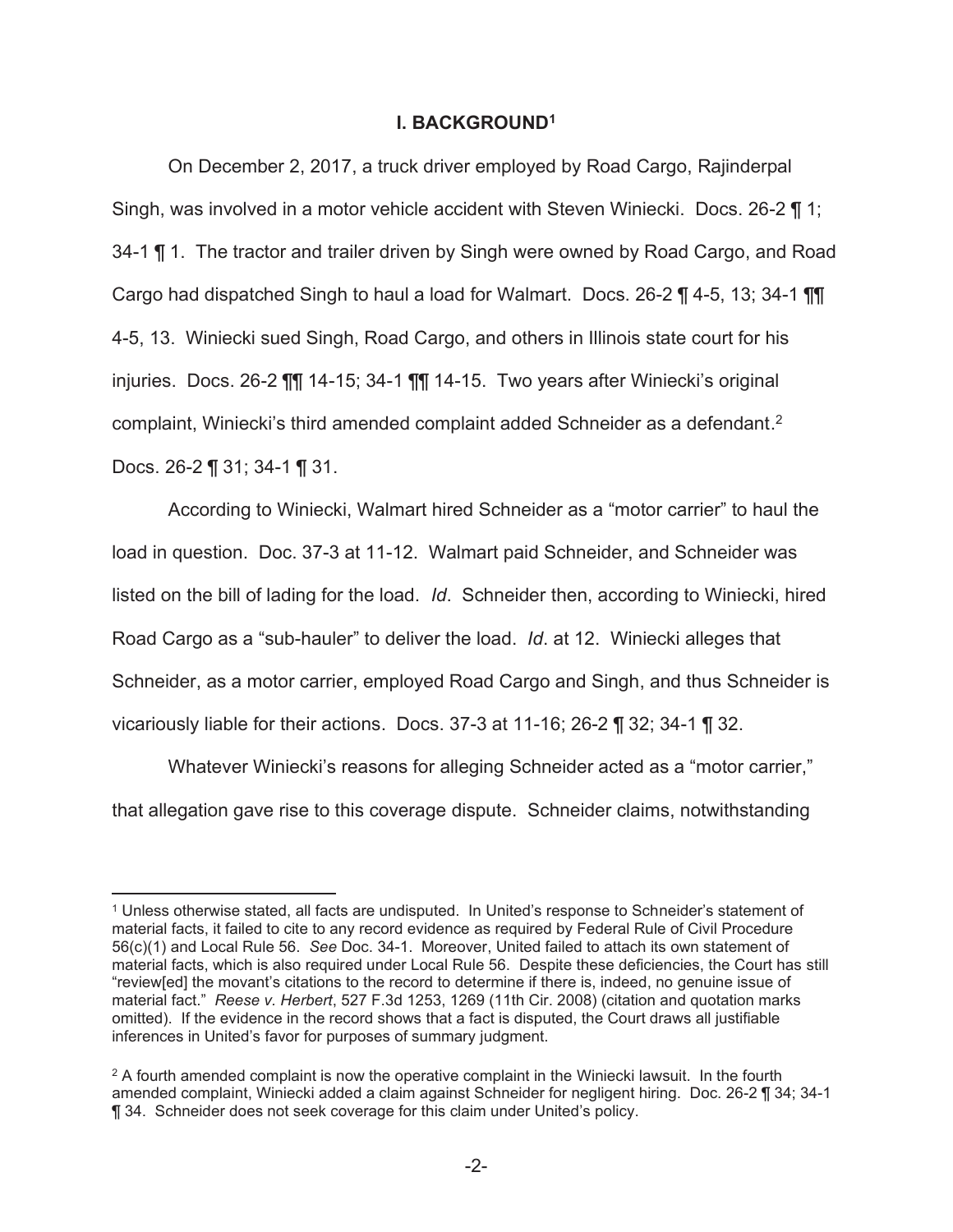Winiecki's allegations, that the "true facts" reveal that it was acting as a freight broker. Docs. 26-1 at 12-14; 38 at 3.

United's policy insuring Road Cargo provides that United has a duty to defend any "insured" against lawsuits for damages. Docs. 26-2 ¶ 20; 34-1 ¶ 20; 30 at 30. Insured is defined, in relevant part, to include "*[a]nyone liable* for the conduct of an 'insured[,]'" including anyone liable for the conduct of an individual permissibly operating a Road Cargo covered vehicle. Doc. 26-2 at 21; 34-1 ¶ 21; 30 at 30 (emphasis added). Because Winiecki seeks to hold Schneider vicariously liable for the acts of United's insureds, Schneider claims it is covered by United's policy. United disagrees.

 In its letter denying coverage, United substantively addressed two reasons Schneider is not covered by its policy. First, relying only on Winiecki's allegations, United contended that Schneider was acting as a motor carrier. Doc. 10-3 at 5. The policy excludes from the definition of an insured:

(1) Any 'motor carrier' for hire or his or her agents or employees, other than [Road Cargo] and [Road Cargo's] employees.

Docs. 26-2 ¶ 21; 34-1 ¶ 21; 30 at 30 (quotations omitted). As noted, Schneider denies it was acting as a motor carrier and claims United should have considered abundant evidence confirming this.

Second, United, citing the very evidence Schneider says United should have considered in its first coverage argument, contends Schneider was actually a freight broker. And as a freight broker, United said Schneider could not legally be held liable for the actions of Road Cargo and its employee because Road Cargo was an independent contractor. Doc. 10-3 at 6. The evidence that Schneider was a freight broker is convincing. The master transportation contract between Schneider and Road

-3-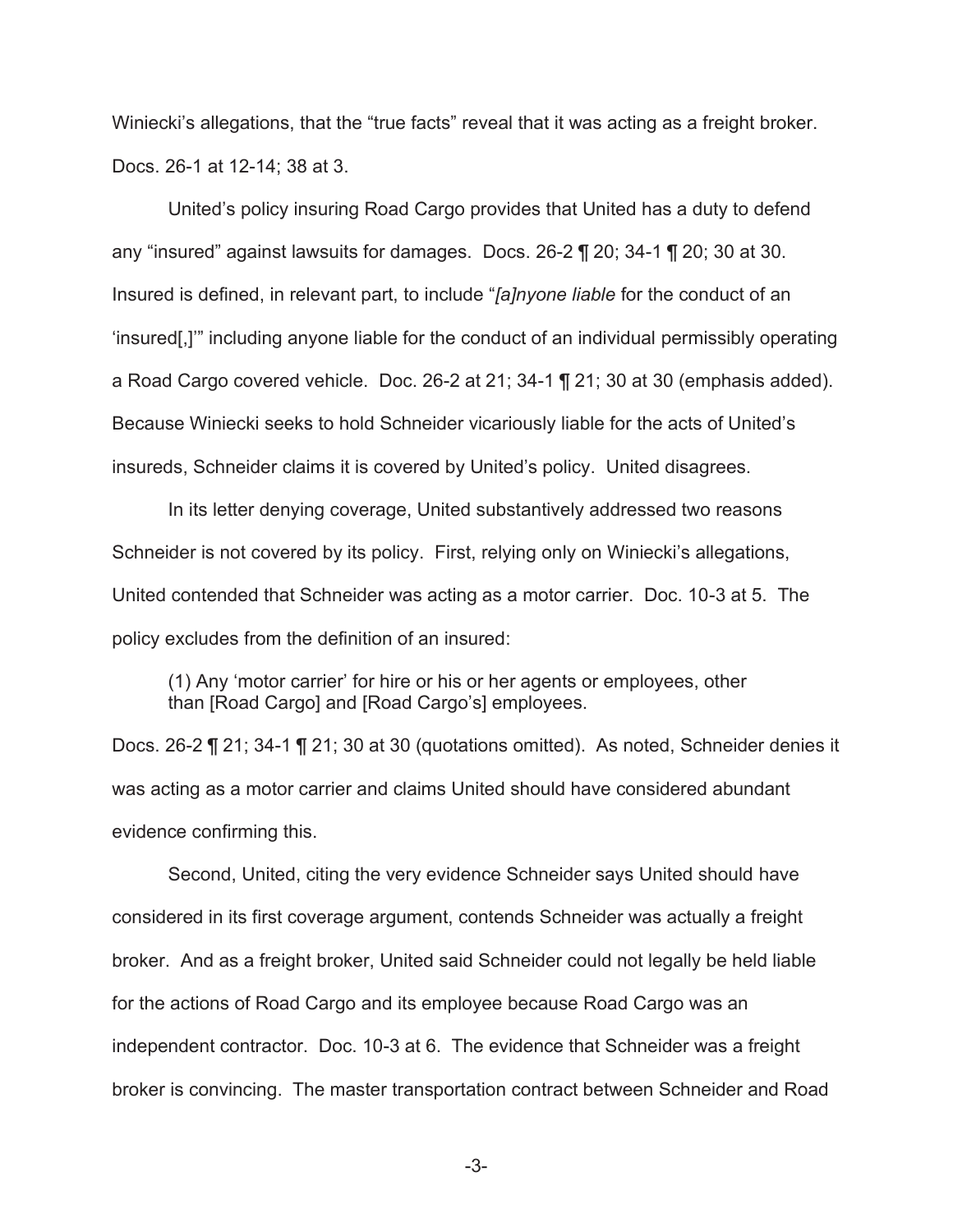Cargo said Schneider was a "freight broker" and Road Cargo was the "carrier"—not an agent or a "sub-hauler." Doc. 10-2 at 1. And the master contract provided that "[Road Cargo] is independent of [Schneider] and that [Road Cargo] has exclusive control and direction of the work [Road Cargo] performs[.]" *Id*. United concluded that "Schneider cannot reasonably be deemed to have been acting as a motor carrier as respects the haul at the time of the [a]ccident, and therefore cannot be vicariously liable for Road Cargo's conduct." Doc. 10-3 at 6. In short, United argued Schneider was not covered because Winiecki's claims against Schneider would eventually fail on the merits.

Finally, United's denial of coverage letter "reserved" other possible coverage defenses, including any based on the policy's "Exposure/Entity Exclusion," which excludes coverage for:

1. Bodily injury or property damage that was not caused by [Road Cargo] or resulting from the ownership, maintenance, or use of a covered auto by [Road Cargo]; or

2. Bodily injury or property damage caused by any other person or entity doing business with [Road Cargo] unless such person or entity is disclosed to [United] in writing and scheduled on [Road Cargo's] policy.

*Id*.; Doc. 34 at 17; 30 at 43 (cleaned up).

United's denial letter set up an odd dichotomy. On the question of whether Schneider was acting as a motor carrier, United only looked to the "four corners" of Winiecki's complaint. Yet, on the question of whether Schneider was a freight broker that could not ultimately be vicariously liable for the acts of United's insureds, United cited authority establishing that it was not confined to the "four corners" of the complaint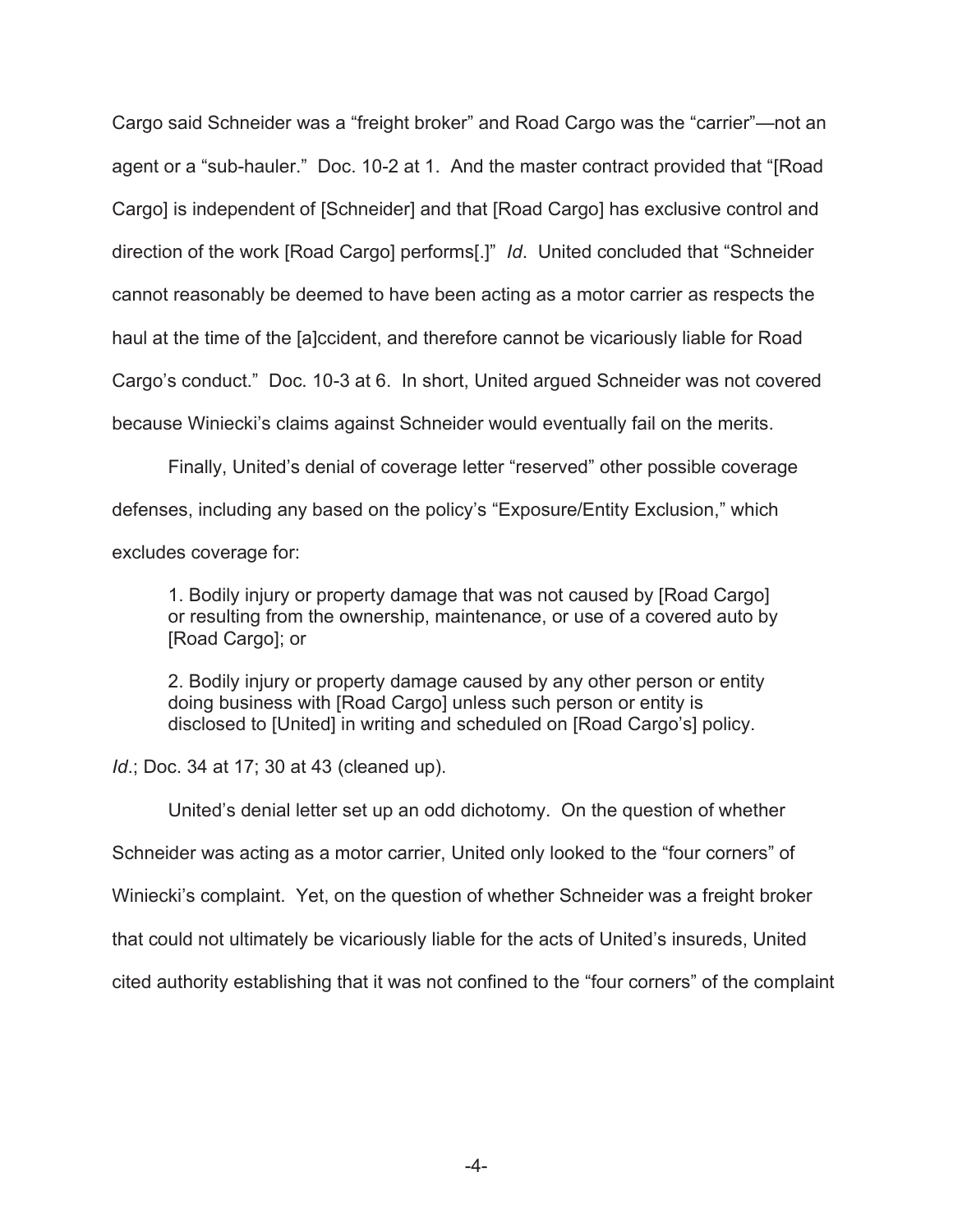and thus considered "true facts" establishing that Schneider was acting as a freight broker.<sup>3</sup> Doc. 10-3 at 6.

This dichotomy was not to last. Perhaps understandably, United does not now rely on its second coverage defense.<sup>4</sup> In its place, United relies on its "reserved" defense that the exposure/entity exclusion precludes coverage.<sup>5</sup> Doc. 34 at 16-18. But in the process, United demonstrated that it knew of "true facts" outside the "four corners" of the complaint establishing that Schneider acted not as a motor carrier but a freight broker.

## **II. STANDARD**

A movant is entitled to summary judgment upon showing "that there is no genuine dispute as to any material fact and the movant is entitled to judgment as a matter of law." Fed. R. Civ. P. 56(a). When the movant bears the burden of proof at trial, it must show there is no genuine dispute that it has met the elements of its claim or defense. *See United States v. Four Parcels of Real Prop*., 941 F.2d 1428, 1438 (11th Cir. 1991). The non-movant may defeat a properly supported motion by producing

<sup>3</sup> In its denial of coverage letter, United cited *Scottsdale Ins. Co. v. MV Transp*. for the proposition that it could consider extrinsic facts to determine whether a duty to defend exists. Doc. 10-3 at 6 (citing 36 Cal. 4th 643, 655 (2005)). United then argued that the extrinsic facts establishing that Schneider was acting as a freight broker negate Winiecki's allegations of vicarious liability. *Id*. However, *Scottsdale* does not stand for the proposition that an insurer can use extrinsic facts to deny an insured the duty to defend against a covered claim merely because the claim will ultimately fail. Rather, *Scottsdale* states that an insurer's duty to defend lasts until the underlying lawsuit is concluded, or until it has been proved by subsequently developed facts that there is no potential for coverage. *Id*. at 655, 57. Thus, United forces *Scottsdale*'s holding where is doesn't belong, while ignoring its holding where it certainly does—the motor carrier allegations that United knew to be false.

<sup>4</sup> Likely because the possibility that Schneider might ultimately prevail on the merits of Winiecki's claim does not abrogate United's duty to defend. *Penn-Am. Ins. Co. v. Disabled Am. Veterans, Inc*., 268 Ga. 564, 565, 490 S.E.2d 374, 376 (1997).

 $^5$  Schneider does not contend that United waived its right to raise the exposure/entity exclusion by not substantively addressing it in its denial of coverage letter.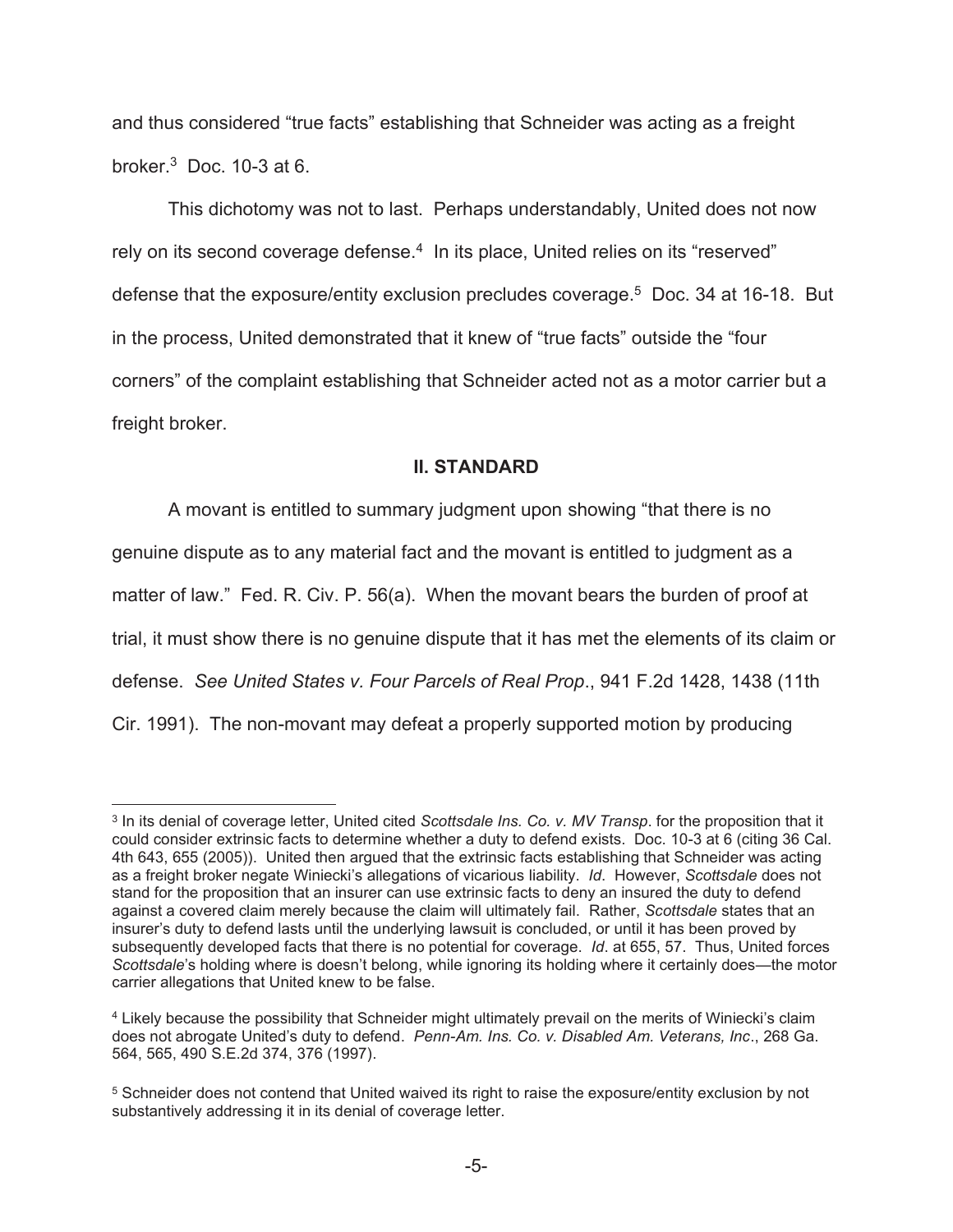"significant, probative evidence demonstrating the existence of a triable issue of fact." *Id.* (quoting *Chanel, Inc. v. Italian Activewear of Fla., Inc.*, 931 F.2d 1472, 1477 (11th Cir. 1991)). In other words, that there is indeed a genuine dispute regarding a material fact. *See id*.

"A factual dispute is genuine only if 'a reasonable jury could return a verdict for the nonmoving party.'" *Info. Sys. & Networks Corp. v. City of Atlanta*, 281 F.3d 1220, 1224 (11th Cir. 2002) (quotation marks omitted). Therefore, when deciding if summary judgment is appropriate, the court must not "weigh the evidence and determine the truth of the matter" on its own but should determine only whether a reasonable jury could find in favor of the non-movant. *Anderson v. Liberty Lobby, Inc.*, 477 U.S. 242, 249 (1986) ("[C]redibility determinations, the weighing of the evidence, and the drawing of legitimate inferences from the facts are jury functions, not those of a judge."). In doing so, the court should draw all justifiable inferences, and resolve any reasonable doubts concerning the facts, in favor of the non-movant. *Id*. at 255; *Info. Sys. & Networks Corp.*, 281 F.3d at 1224. If, after reviewing the entirety of the record "in the light most favorable to the [non-movant]," the court determines a reasonable jury could not find in favor of the non-movant, then summary judgment is appropriate. *Strickland v. Norfolk S. Ry. Co.*, 692 F.3d 1151, 1154 (11th Cir. 2012) ("'[T]he District Court [must] consider all evidence in the record when reviewing a motion for summary judgment—pleadings, depositions, interrogatories, affidavits, etc.—and can only grant summary judgment if everything in the record demonstrates that no genuine issue of material fact exists.'"). (quoting *Tippens v. Celotex Corp.*, 805 F.2d 949, 952 (11th Cir. 1986)).

-6-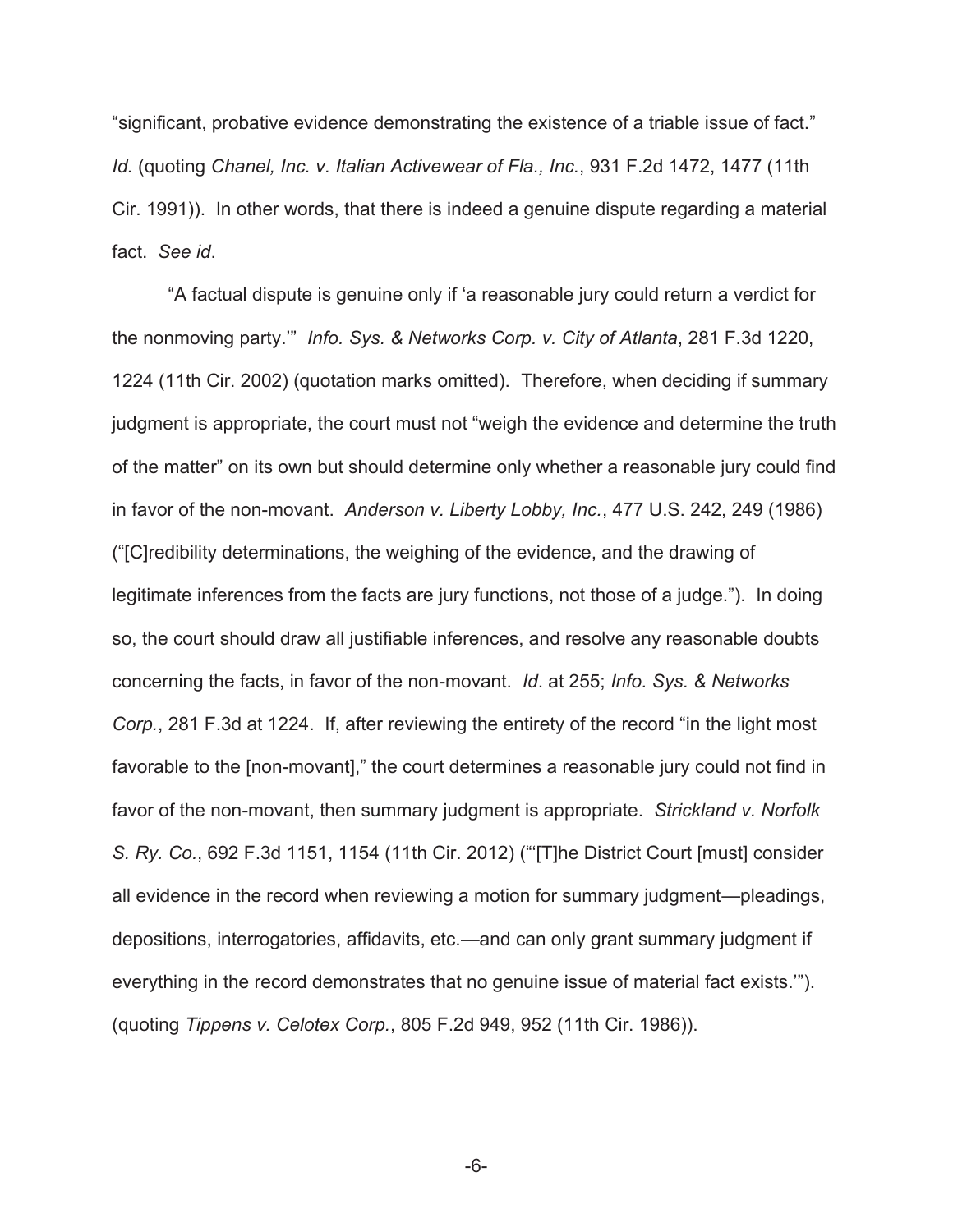### **III. DISCUSSION**

Both parties agree that Georgia law controls because, although the policy was delivered in California, there is no California statute that governs the outcome. Docs. 26-1 at 7; 34 at 4; *see Barrs v. Auto-Owners Ins. Co*., \_\_\_F. Supp. 3d \_\_\_, 2021 WL 4461559, at \*6 (M.D. Ga. Sept. 29, 2021); *Mt. Hawley Ins. Co. v. East Perimeter Pointe Apartments*, 861 F. App'x 270, 275 (11th Cir. 2021).

"Insurance is a matter of contract and the parties are bound by the terms of the policy." *Richmond v. Ga. Farm Bureau Mut. Ins. Co.*, 140 Ga. App. 215, 221, 231 S.E.2d 245, 249-50 (1976) (citations omitted). In Georgia, the interpretation of an insurance policy is generally "a question of law," to which courts apply the "ordinary rules of contract construction." O.C.G.A. § 13-2-1; *Boardman Petroleum, Inc. v. Federated Mut. Ins. Co.*, 269 Ga. 326, 327, 498 S.E.2d 492, 494 (1998) (citations omitted). "Every insurance contract shall be construed according to the entirety of its terms and conditions as set forth in the policy and as amplified, extended, or modified by any rider, endorsement, or application made a part of the policy." O.C.G.A. § 33-24- 16. "[U]nder the rules of contract construction, the policy is construed against the insurer as the drafter of the policy and any exclusions from coverage are strictly construed." *Pilz v. Monticello Ins. Co.*, 267 Ga. App. 370, 371-72, 599 S.E.2d 220, 221 (2004) (citation and brackets omitted). If the policy exclusions are unambiguous, they must be given effect "even if beneficial to the insurer and detrimental to the insured." *Id*. at 372 (quoting *Jefferson Ins. Co. of N.Y. v. Dunn*, 269 Ga. 213, 216, 496 S.E.2d 696, 699 (1998)); *see also Fireman's Fund Ins. Co. v. Univ. of Ga. Athletic Ass'n, Inc.*, 288

-7-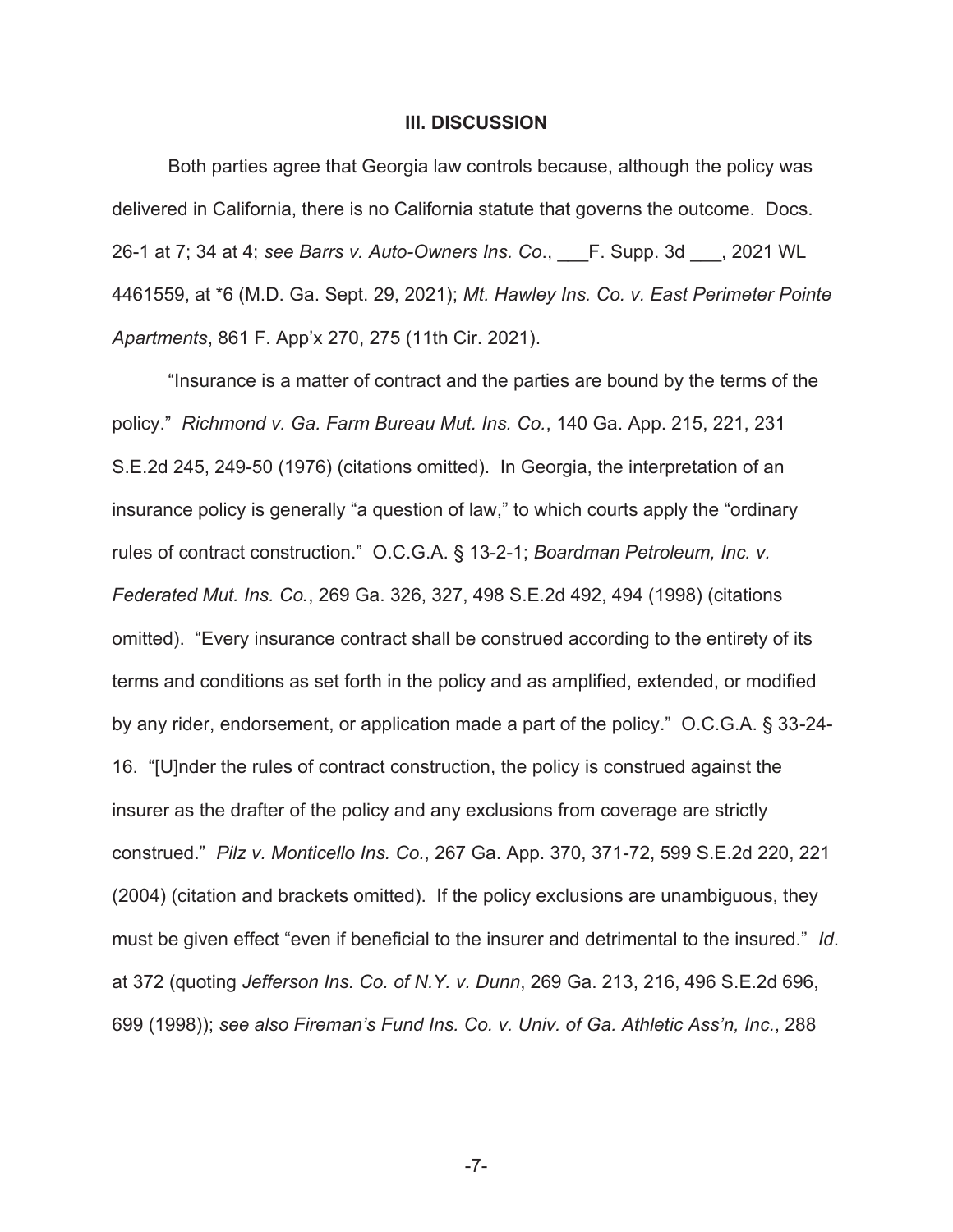Ga. App. 355, 356-57, 654 S.E.2d 207, 209 (2007); *Nationwide Mut. Fire Ins. Co. v. Somers*, 264 Ga. App. 421, 426, 591 S.E.2d 430, 435 (2003).

### **A. Whether United Owes Schneider a Duty to Indemnify**

The duty to indemnify is separate from the duty to defend and depends on whether the insured is required to pay damages. *Somers*, 264 Ga. App. at 425-26, 591 S.E.2d at 434. Thus, disputes over indemnification are typically not ripe until liability is established. *See Trizec Properties v. Biltmore Constr. Co.*, 767 F.2d 810, 812 (11th Cir. 1985); *Travelers Ins. Co. v. Waltham Indus. Laboratories Corp.*, 883 F.2d 1092, 1099 (1st Cir. 1989) ("The duty to indemnify is dependent upon the entry of a final judgment, settlement, or a final resolution of the underlying claims."). Here, the underlying lawsuit is ongoing, and liability has not been established. Doc. 34 at 6 (stating that Schneider's motion for summary judgment in the underlying lawsuit is pending). Accordingly, Schneider's request for a declaration that United has a duty to indemnify is not ripe and is **DENIED without prejudice**.

### **B. Whether United Owes Schneider a Duty to Defend**

Under Georgia law, "an insurer's duty to pay and its duty to defend are separate and independent obligations." *Penn-Am. Ins. Co. v. Disabled Am. Veterans, Inc*., 268 Ga. 564, 565, 490 S.E.2d 374, 376 (1997) (citation and quotation marks omitted). "The insurer may be obligated to defend, even [if it is] not ultimately liable for any judgment[.]" *Id*. at 565, 490 S.E.2d at 376-77 (cleaned up). "[T]he insurer is obligated to defend where ... the allegations of the complaint against the insured are ambiguous or incomplete with respect to the issue of insurance coverage." *Id*. at 565, 490 S.E.2d at 376. And "it is only where the complaint sets forth true factual allegations showing no

-8-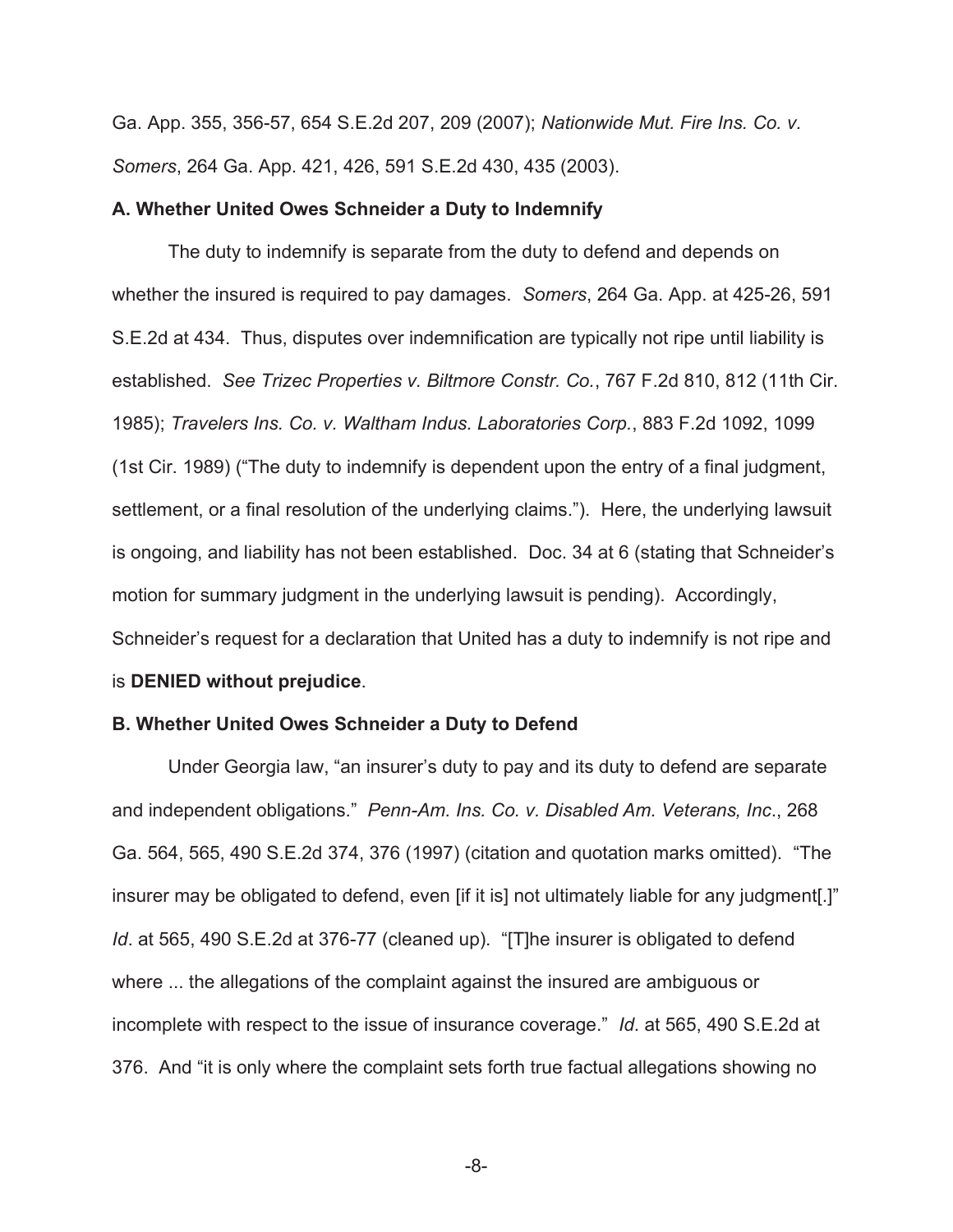coverage that the suit is one for which liability insurance coverage is not afforded and for which the insurer need not provide a defense." *Id*. "Where the claim is one of potential coverage, doubt as to liability and [the] insurer's duty to defend should be resolved in favor of the insured." *Id*. (citation and quotation marks omitted).

Generally, "in making a determination of whether to provide a defense, an insurer is entitled to base its decision on the complaint and the facts presented by its insured." *Colonial Oil Industries, Inc. v. Underwriters Subscribing to Policy Nos. TO21504670 &*  TO31504671, 268 Ga. 561, 562, 491 S.E.2d 337, 338 (1997).However, when a complaint alleges facts that place it outside the scope of coverage, but the insured notifies the insurer of facts that would bring the claim within the scope of coverage, "the insurer has an obligation to give due consideration to its insured's factual contentions and to base its decision on 'true facts.'" *Id*. Thus, "Georgia law does not permit an insurer to rely on the allegations of the complaint to deny coverage when the facts that the insurer knows or can ascertain show that the claim is within the coverage of the policy." *JLM Enterprises, Inc. v. Houston Gen. Ins. Co*., 196 F. Supp. 2d 1299, 1304 (S.D. Ga. 2002) (citing *Elan Pharma. Rsch. Corp. v. Employers Ins. of Wausau*, 144 F.3d 1372, 1376 n.6 (11th Cir. 1998)). "Under such circumstances, an insurer has a duty to conduct a reasonable investigation into the insured's contentions, and if the investigation reveals facts arguably placing the claim within the policy coverage, then the insurer would have a duty to defend." *Id*. (citing *Anderson v. So. Guar. Ins. Co.*, 235 Ga. App. 306, 308, 508 S.E.2d 726, 729 (1998)) ("If the true facts are known or ascertainable to the insurer at the outset, then the insurer is obligated to defend the suit, just as if the complaint against the insured falsely alleged coverage."). So, if true facts

-9-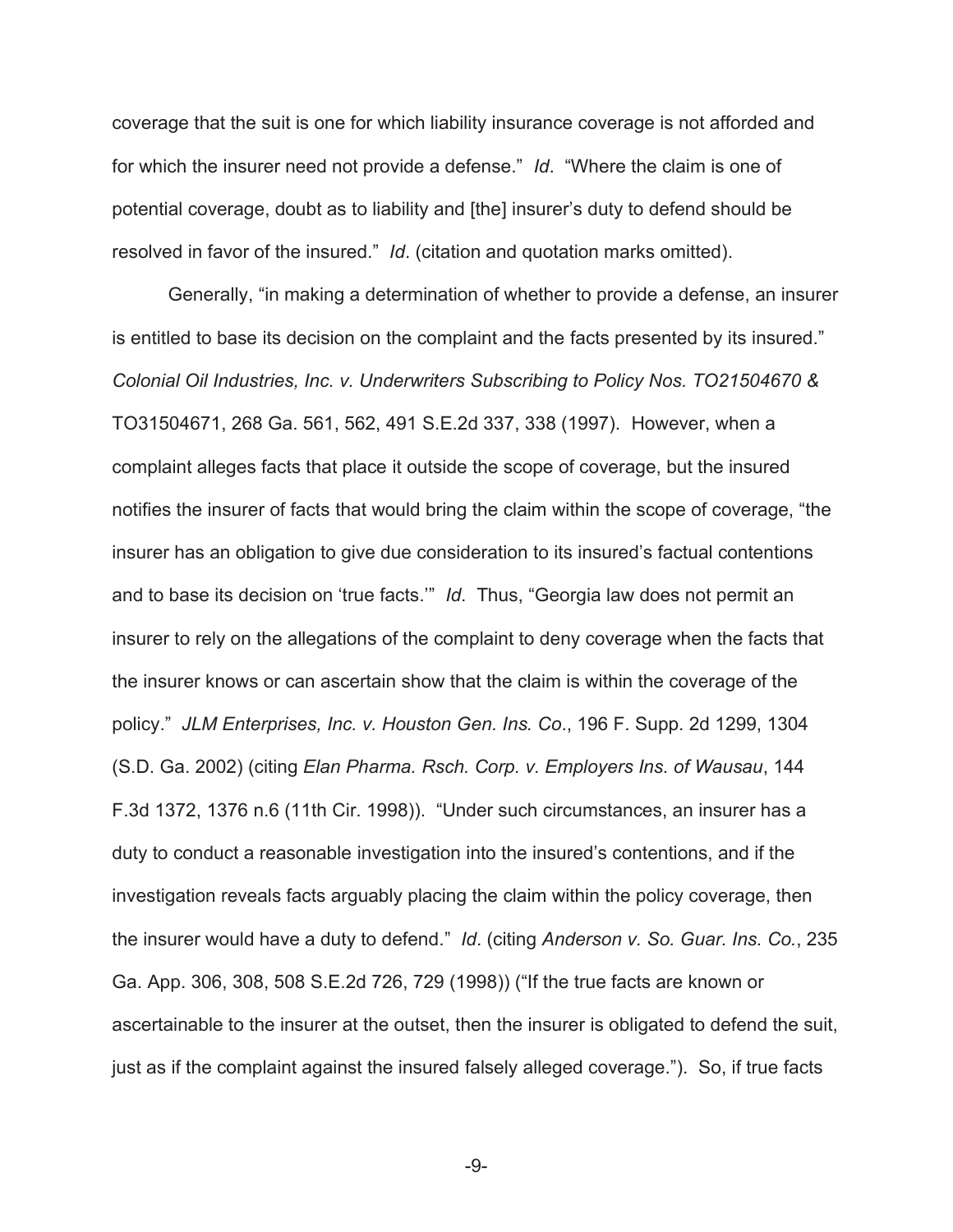showing coverage were known or ascertainable to United, then it would be obligated to defend Schneider.

*1. "True Facts" Demonstrate that Schneider Was Not Acting as a Motor Carrier* 

Winiecki seeks to hold Schneider vicariously liable for the conduct of United's insureds, and thus, to that extent, Schneider is an "insured" as defined in United's policy. Docs. 30 at 30; 37-3 at 11-16. But United, relying solely on Winiecki's allegations, argues that Schneider was acting as a motor carrier and thus is excluded from the definition of "insured." Doc. 34 at 8-11.

Specifically, the policy excludes from the definition of an insured "any 'motor carrier' for hire or his or her agents or employees, other than [Road Cargo] and [Road Cargo's] employees[.]"<sup>6</sup> Doc. 30 at 30 (quotations omitted). "Motor carrier" is defined as "a person or organization providing transportation by 'auto' in the furtherance of a commercial enterprise." *Id*.; Docs. 26-2 ¶ 22; 34-1 ¶ 22.<sup>7</sup> In short, if Schneider was acting as a motor carrier, there is no coverage. But if it wasn't, there is coverage, subject to United's second argument based on the exposure/entity exclusion.

 The record establishes that United knew or could have known facts showing that Schneider was acting as a freight broker and not a motor carrier, and that "arguably

 $^6$  The policy excludes from the definition of an insured only motor carriers that are subject to and meet  $\,$ motor carrier insurance requirements by a means other than auto liability insurance. But because Schneider was not acting as a motor carrier, the Court need not determine whether the insurance requirement was satisfied.

 $\rm ^7$  Not at all incidentally, the policy recognizes that motor carriers can, at times, act as freight brokers. United excludes coverage for liability arising from *Road Cargo's* operations as a freight broker. Doc. 30 at 53. The policy defines "freight broker" as "any person or corporation who, for compensation, arranges or offers to arrange the transportation of property by any 'trucker.'" *Id*.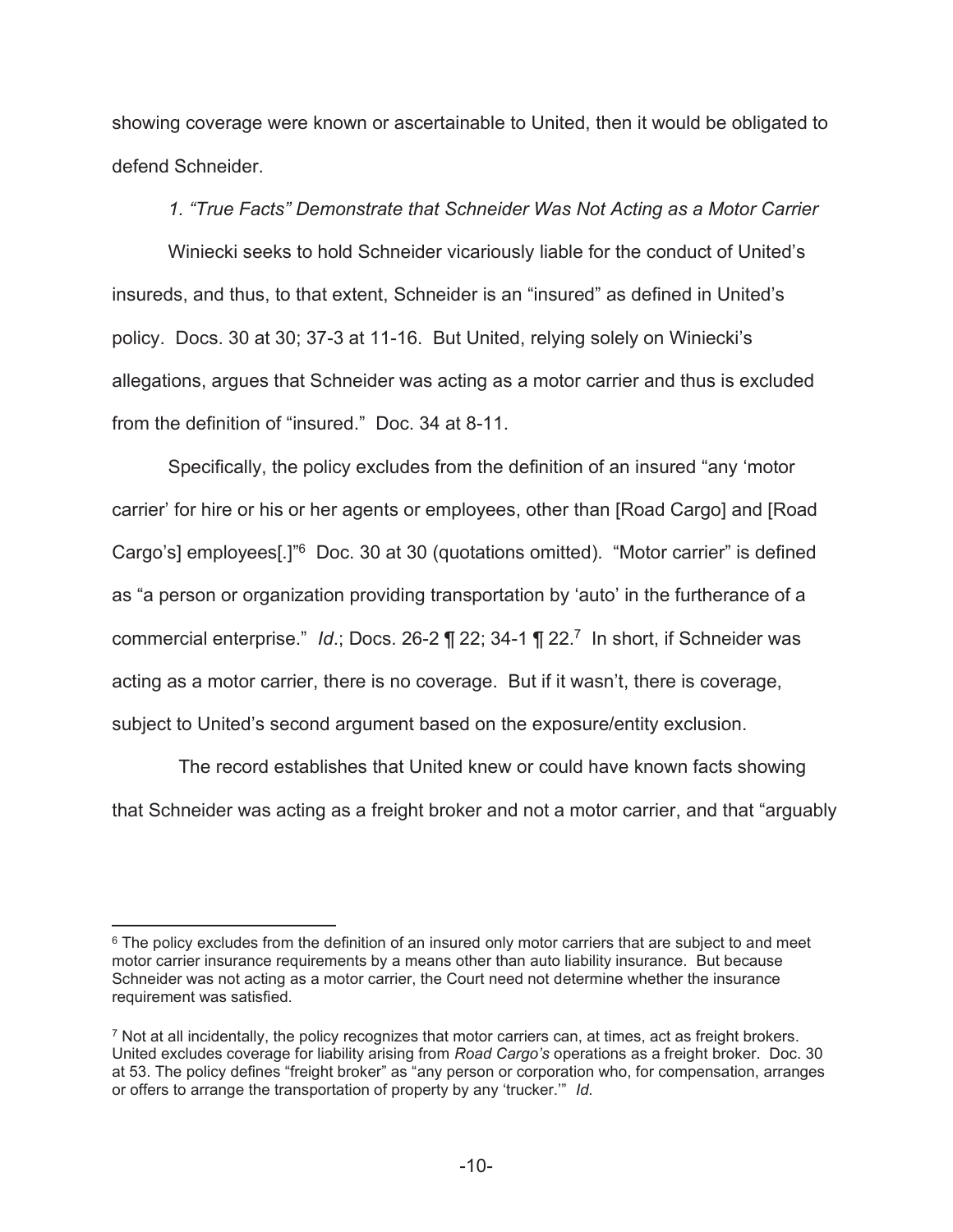plac[es] the claim within the policy coverage."<sup>8</sup> *See JLM Enterprises*, 196 F. Supp. 2d at 1304. It is undisputed that Walmart contacted Schneider's *brokerage* division to arrange the transportation of the load. Doc. 26-2 ¶ 7; 34-1 ¶ 7. Schneider's brokerage division does not take possession of or move goods. Doc. 37-14 at 62:9-10. As discussed, United acknowledged in its denial of coverage letter that under the master contract between Schneider and Road Cargo, which was in effect at the time of the accident, "Schneider cannot reasonably be deemed to have been acting as a motor carrier as respects the haul at the time of the [a]ccident." Doc. 10-3 at 6. That master contract defined Schneider as "Broker" and Road Cargo as "Carrier" and stated that at the time of the accident, Road Cargo was "an independent contractor of Broker and that Carrier [had] exclusive control and direction of the work Carrier performs pursuant to this Agreement and each Tender Document."<sup>9</sup> Doc. 10-2 at 1. Thus, Schneider has come forward with evidence of true facts known or ascertainable to United that showed Schneider was covered under the policy because it was acting as a broker and not a motor carrier.

Far from contradicting this evidence, United acknowledges it. Yet, it ignores that evidence, preferring, on this question, to limit its coverage investigation (and argument

 $^8$  Again, Schneider need only establish that true facts arguably place the claim within the scope of coverage, not that it is certainly covered by the policy. *JLM Enterprises, Inc*., 196 F. Supp. 2d at 1304; *Anderson*, 235 Ga. App. at 308, 508 S.E.2d at 729; *Penn-Am Ins. Co*., 268 Ga. at 565, 490 S.E.2d at 376.

 $^\mathrm{9}$  United does argue that it is not established that the master contract was applicable to the load in  $\,$ question. But the master contract did not reference *any* particular loads. Rather, it defined the relationship between Road Cargo and Schneider while the contract was in effect. Doc. 34-1 ¶ 11. Moreover, United has not pointed to a different applicable contract or any other evidence that tends to establish that the master contract did not apply or that refutes Schneider's evidence that the master contract did apply. *See* Docs. 37-14 at 178:4-16; 10-2 at 1, 6; *see also* Doc. 37-13 at 168:20-169:1 (testimony that Road Cargo got all of its loads from brokers). Indeed, in its denial of coverage letter, United stated that Schneider's tender of load to Road Cargo was "presumably made pursuant to the terms of the Master Transportation Contract[.]" Doc. 10-3 at 6.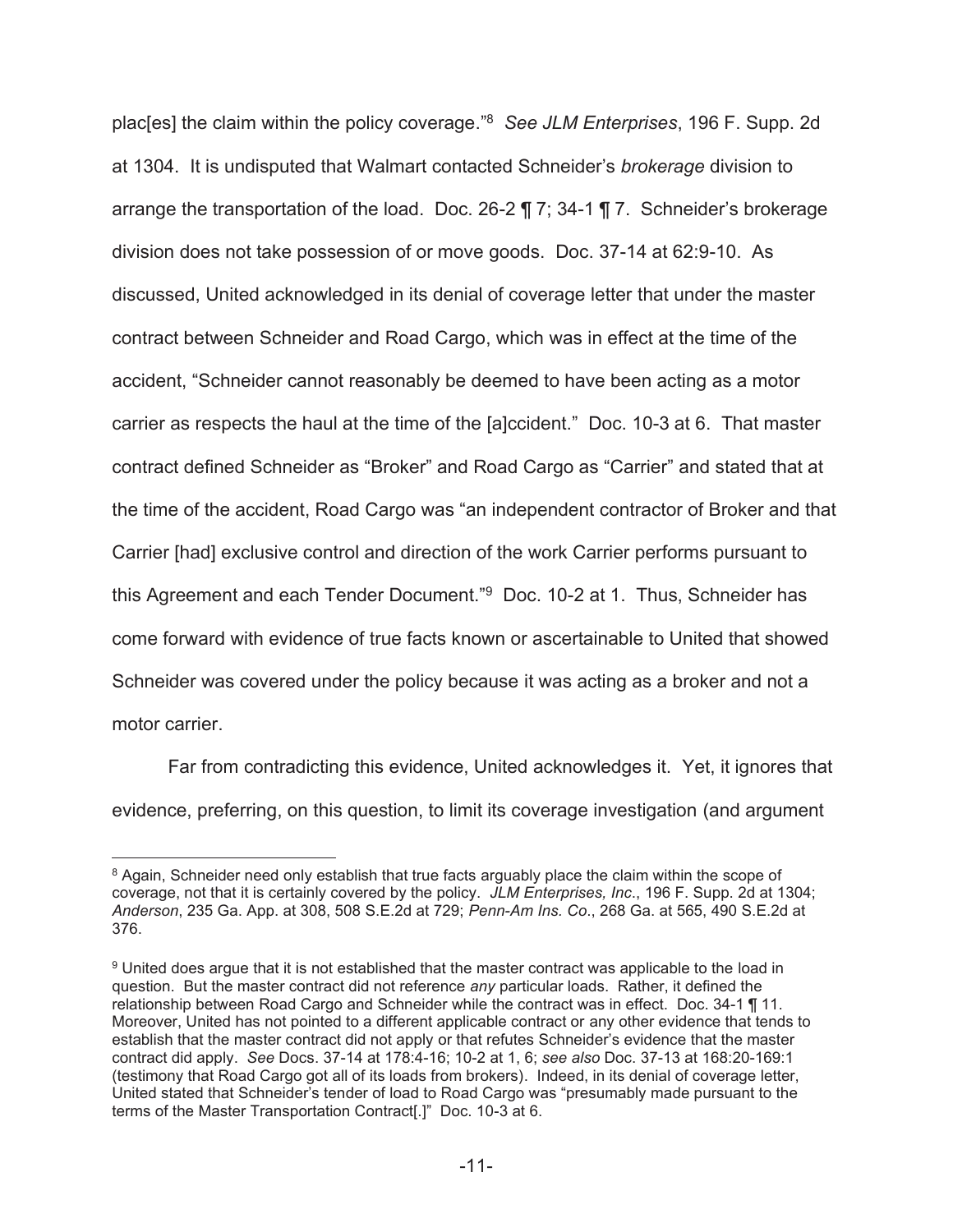in response to Schneider's motion for summary judgment) to the "four corners" of Winiecki's complaint. Doc. 34 at 9 ("the Winiecki Action contends the Schneider was hired as the motor carrier"); *id*. at 10 ("Here, Winiecki clearly alleges that Schneider was hired as the motor carrier[.]"); *id*. at 11 ("[T]he Winiecki Action clearly assert[s] that Schneider was still providing transportation and, thus, acting as a 'motor carrier.'"). But because Schneider put United on notice of factual contentions that would bring it within the scope of coverage, United cannot simply rely on the conclusory allegations in the Winiecki complaint to deny coverage.<sup>10</sup>

United cites *Essex Ins. Co. v. Barrett Moving & Storage, Inc*. for the proposition that an intermediary who accepts responsibility for a load may be considered a motor carrier. Doc. 34 at 10 (citing 885 F.3d 1292, 1301 (11th Cir. 2018)). However, in *Barrett*, the Eleventh Circuit considered whether the Carmack Amendment, which holds motor carriers strictly liable for damaged shipments, could be applied to freight brokers who accepted legal responsibility for the shipment. *Id*. at 1301. *Barrett* does not speak to the policy terms used by insurers to define the scope of coverage.

United also argues that Schneider was acting as a motor carrier because it "was hired and paid to ensure the property was transported." Doc. 34 at 10. However, that broad statement can apply equally to motor carriers and freight brokers. *See* Doc. 30 at 41, 53.

In short, the undisputed evidence establishes that there were true facts known or ascertainable to United that showed Schneider was not acting as a motor carrier, and

 $10$  United does not argue that the motor carrier exclusion applies regardless of whether a motor carrier was acting as a broker for the load in question. The parties agree the relevant question is whether, for the load in question, Schneider acted as a motor carrier or freight broker. Docs. 34 at 2, 8-11; 38 at 5.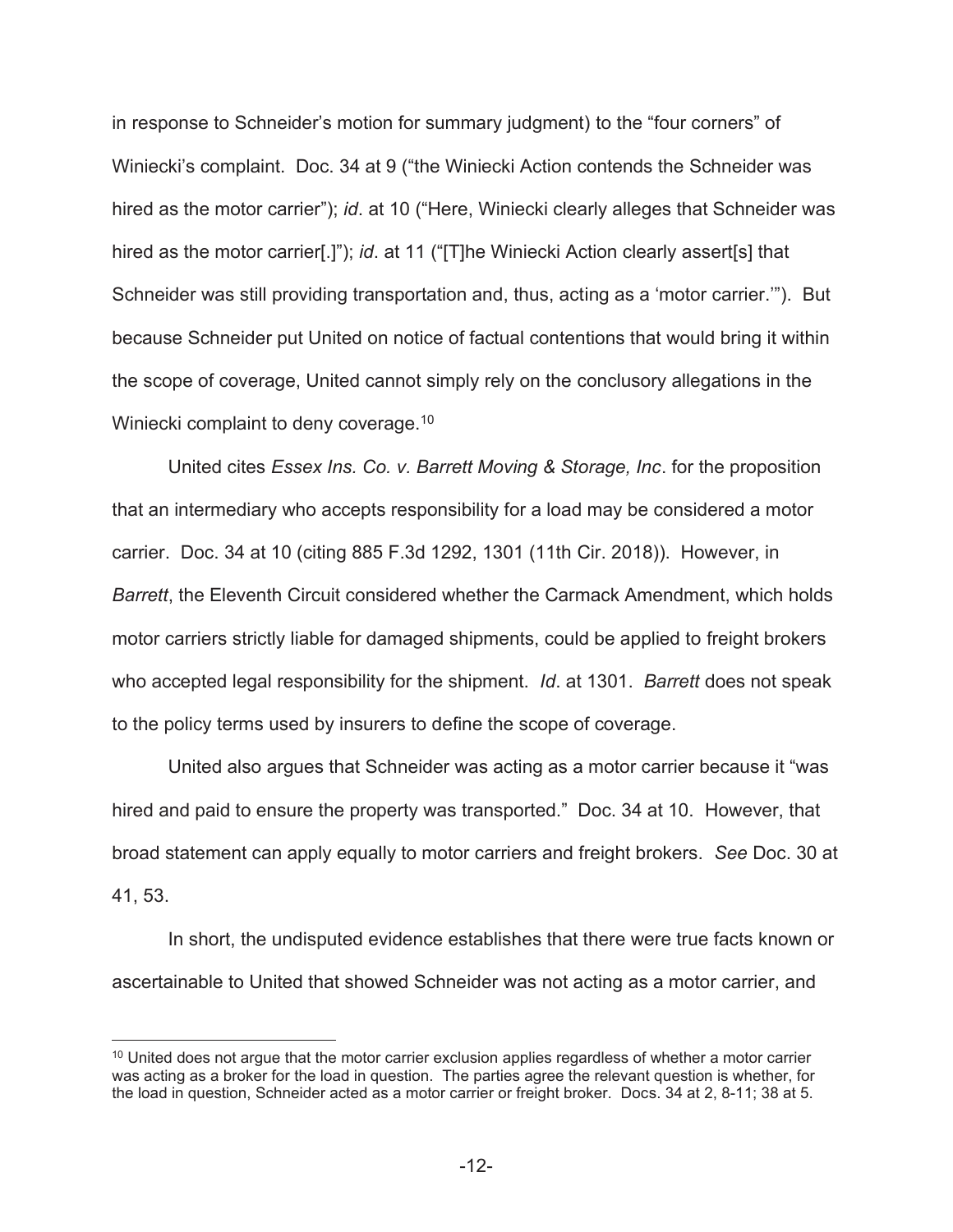that arguably places the claim within the policies coverage. *See JLM Enterprises*, 196

F. Supp. 2d at 1304; *Anderson*, 235 Ga. App. at 308, 508 S.E.2d at 729. United has presented no evidence to the contrary. Accordingly, United owes Schneider a duty to

defend.

# *2. The Exposure/Entity Exclusion Does Not Apply*

United also argues that the policy's "exposure/entity exclusion" applies. Doc. 34

at 16-18. The policy does not provide coverage for:

1. Bodily injury or property damage that was not caused by [Road Cargo] or resulting from the ownership, maintenance, or use of a covered auto by [Road Cargo]; or

2. Bodily injury or property damage caused by any other person or entity doing business with [Road Cargo] unless such person or entity is disclosed to [United] in writing and scheduled on [Road Cargo's] policy.

Doc. 30 at 43 (cleaned up).

United first argues that a vicariously liable entity, as Schneider is alleged to be, is deemed to have "caused" the damages that are caused by its agent. Doc. 34 at 17. Thus, United argues that because Schneider, which was not scheduled on the policy, is alleged to be an entity that (vicariously) caused the damages, United has no duty to defend Schneider. *Id*. That argument, on its face, conflicts with United's obligation to cover "[a]nyone liable for the conduct of an 'insured.'" Not surprisingly, United cites no relevant authority to support that argument, and the Court has found none.

 Under Georgia law, "[w]hen a servant causes injury to another, the test to determine if the master is liable is whether or not the servant was at the time of the injury acting within the scope of his employment and on the business of the master." *Hicks v. Heard*, 286 Ga. 864, 865, 692 S.E.2d 360, 361 (2010). Thus, vicarious liability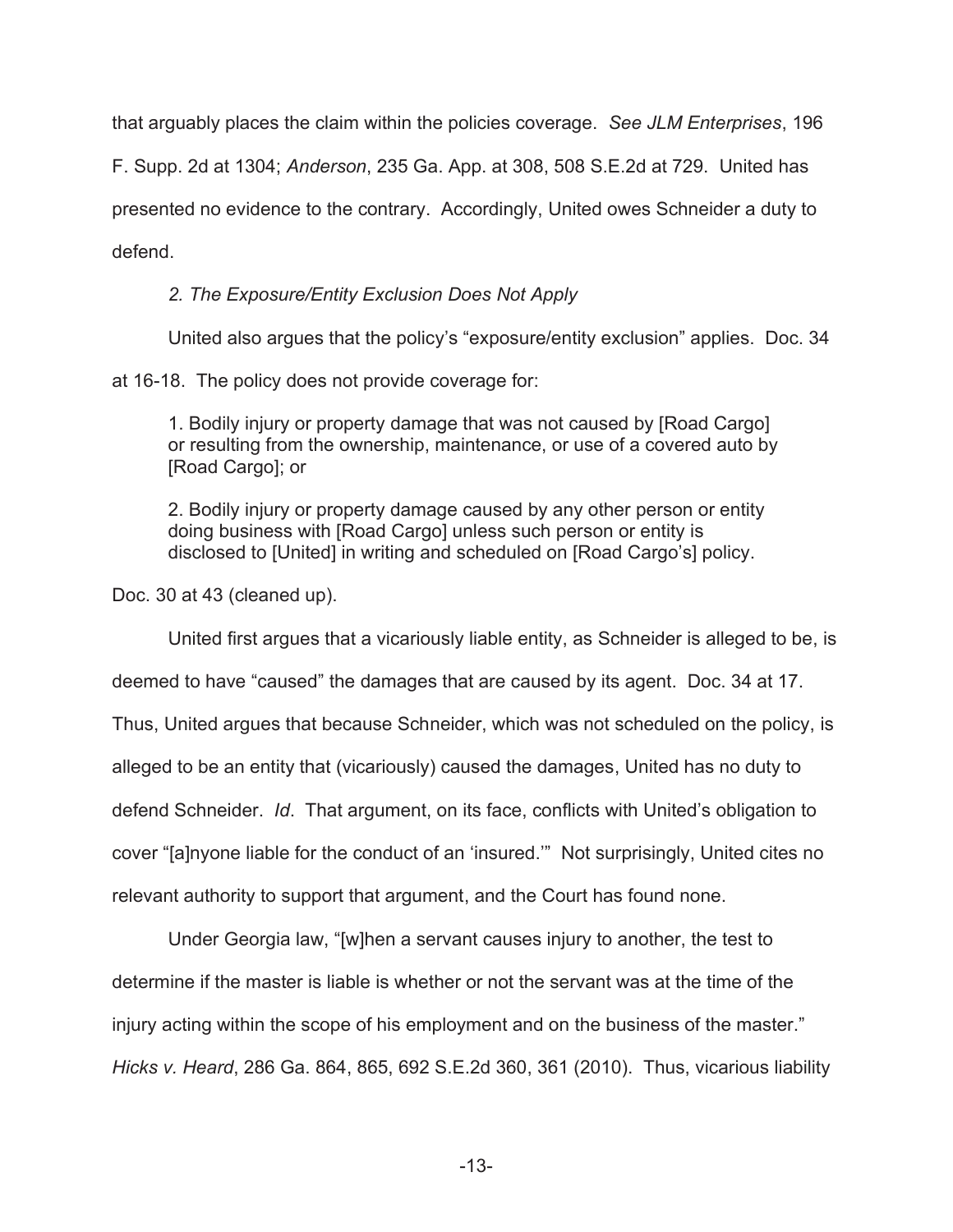is "a legal fiction by which a court can hold a party legally responsible for the negligence of another, not because the party did anything wrong, but, rather because of the party's relationship to the wrongdoer." 1 American Law of Torts § 4:1 n.3 (citing *Bauermeister v. Churchman*, 59 N.E.3d 969 (Ind. Ct. App. 2016)). Accordingly, a vicariously liable entity does not cause the damages that are caused by its agent, it is only deemed liable for those damages.

Thus, United's argument that Schneider caused Winiecki's damages is without merit. The Winiecki complaint alleges that the damages at issues were caused by Singh, Road Cargo's employee. Doc. 37-3 at 16 (alleging Schneider is vicariously liable for the actions of Singh). It is further undisputed that Singh was operating a covered motor vehicle on behalf of Road Cargo. Doc. 26-2 ¶ 27; 34-1 ¶ 27; 30 at 12. Clearly, Schneider did not cause the damages alleged in the Winiecki lawsuit.<sup>11</sup>

United's second argument is even more of a stretch. If, United argues, a vicariously liable entity does not "cause" the damages for which it is deemed liable, then that should extend to the vicarious liability claims against Road Cargo, its named insured. Doc. 34 at 18. And because Winiecki's only claim against Road Cargo is for Road Cargo's vicarious liability for its employee, the damages at issue could not have been "caused by" Road Cargo. Not surprisingly, the policy precludes any interpretation that a named insured is not covered for liability arising from the acts of its employees. Those claims "result[ed] from the ownership, maintenance or use of a covered auto by

<sup>11</sup> United asserts that "[t]he Exposure/Entity exclusion makes no exception for damage caused indirectly by another person or entity. … If the parties had intended to create a different rule for vicariously liable entities with respect to the requirement to be disclosed and scheduled on the Policy, they would have done so." Doc. 34 at 17. As explained above, Schneider is not alleged to have caused—directly or indirectly—the damages at issue. Winiecki seeks to hold Schneider liable for the damages that *Singh* caused.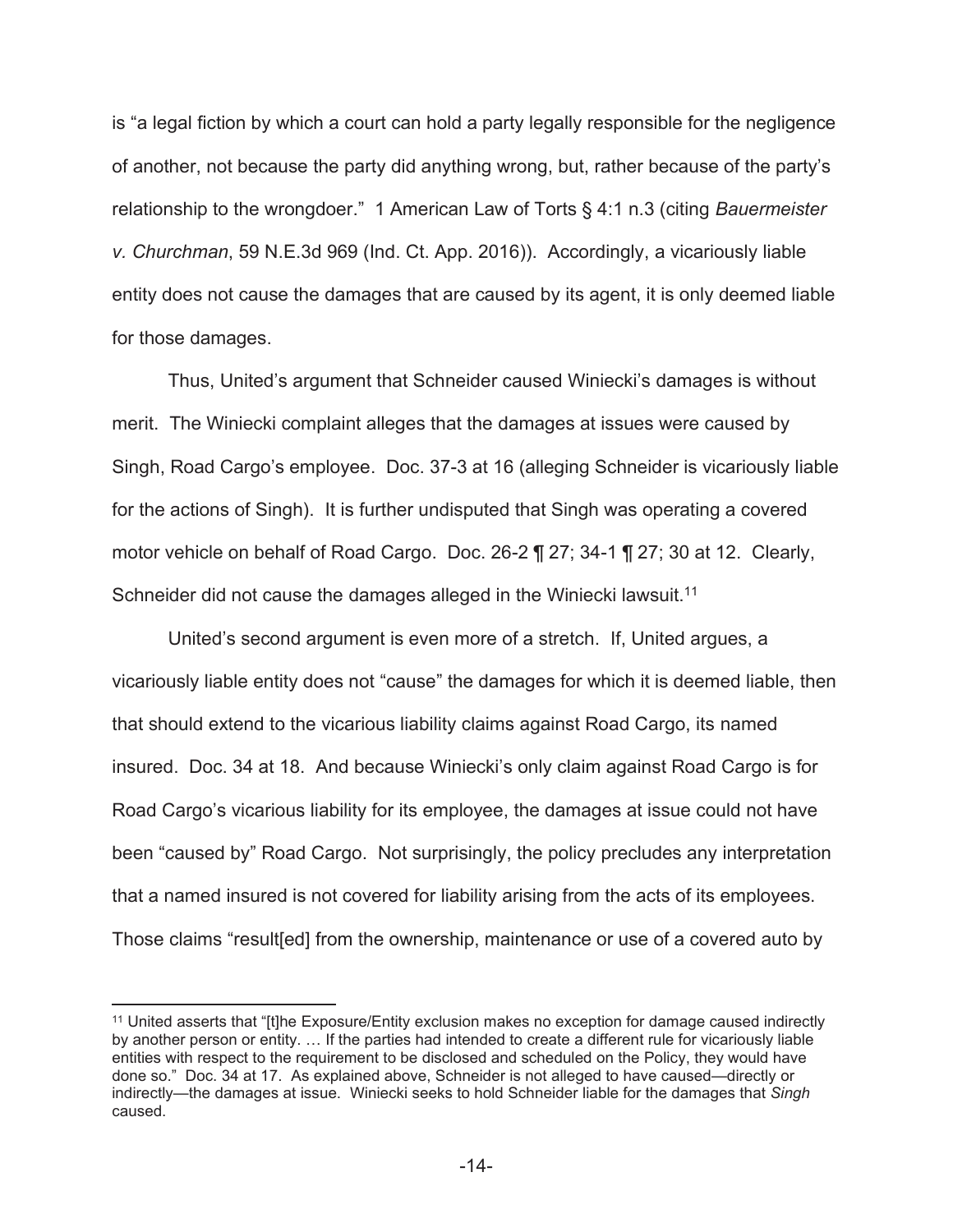[Road Cargo]." Doc. 30 at 30, 43. The policy expressly covers those claims. In fact, United, without a reservation of rights, is defending Road Cargo in Winiecki's lawsuit which alleges Road Cargo is vicariously liable for Singh's acts. Docs. 26-2 ¶ 30; 34-1 ¶ 30. Clearly, the exposure/entity exclusion does not exclude coverage for the acts of Road Cargo's employees.

Finally, United's novel reading of its exposure/entity exclusion eviscerates the definition of an insured. If an entity that is vicariously liable for damages caused by an insured is also deemed to have caused the damages itself, then the inclusion of "anyone liable for the conduct of an insured" within the definition of an insured is pointless. Similarly, if United could refuse to cover its named insured for its vicarious liability for its employees, then the policy is a fiction. At the very least, United's interpretation of its exposure/entity exclusion creates ambiguities, and any ambiguities are construed against the insurer and in favor of coverage. See *Pilz*, 267 Ga. App. at 371-72, 599 S.E.2d at 221-22.

### **IV. CONCLUSION**

Schneider is an "insured" because Schneider is alleged to be liable for the conduct of Singh, who was operating a Road Cargo covered vehicle. And although Winiecki alleges Schneider was acting as a motor carrier, United admittedly knew that Schneider was not acting as a motor carrier. Further, United's reliance on the exposure/entity exclusion is contrary to both the language of the policy and common sense. Accordingly, the undisputed evidence establishes that there were true facts known or ascertainable to United that showed Schneider was arguably covered under the policy. Therefore, United owes Schneider a duty to defend, and summary judgment

-15-